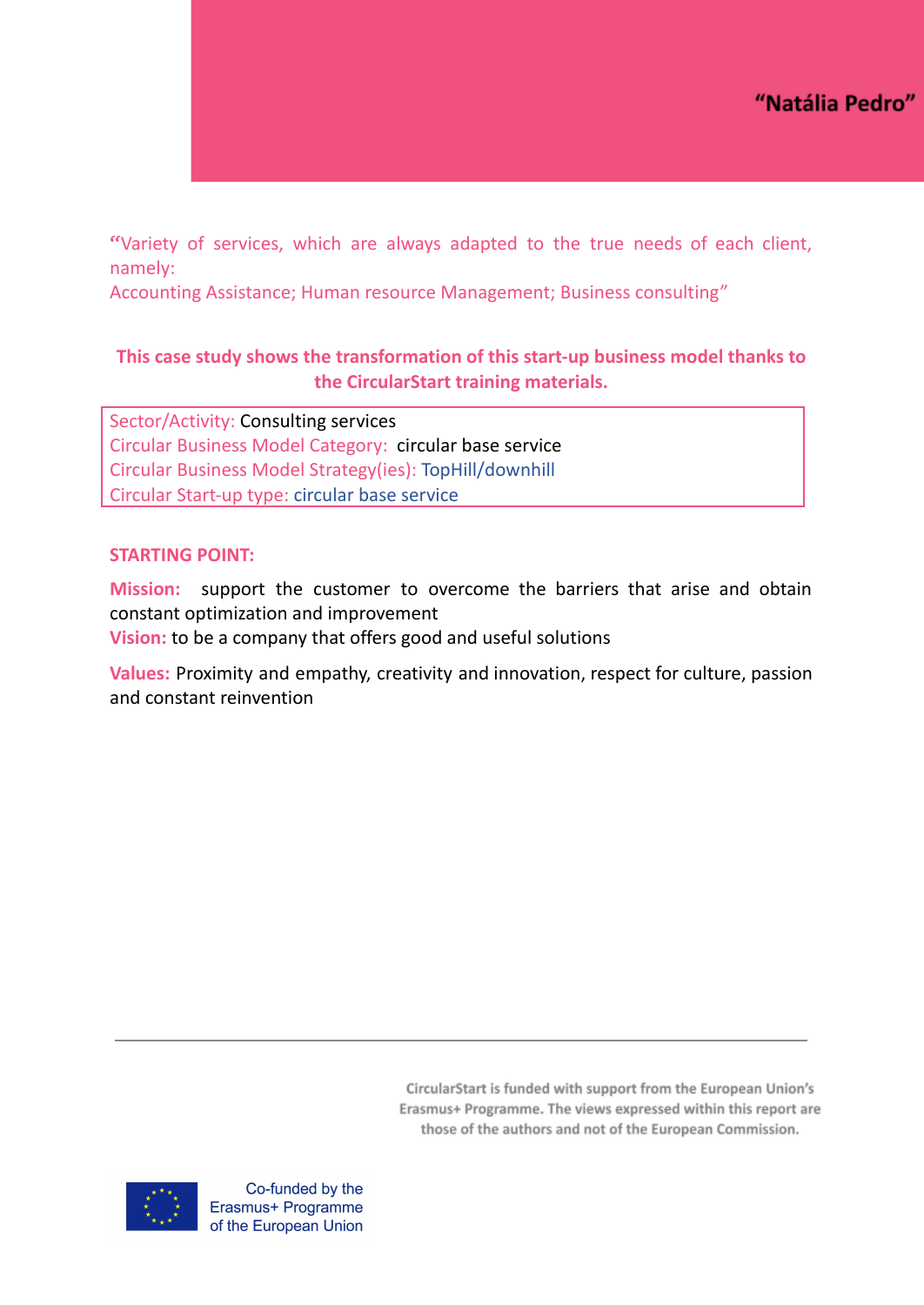| <b>PRINCIPALS PARCEIROS</b>                                                                                                            | <b>LIDR</b><br><b>PRINCIPAIS ATIVIDADES</b>                                                                                                                                                                                                                                                                                                                                                                                                                                                                                                                                                                                                                                                                                                                                                                                                                                                                                                             | 111,<br>ড্য<br>∧                                                                                                                                                                                            | <b>PROPOSTA DE VALOR</b> | O CLIENTE                                                                                                                                                            | <b>RELACIONAMENTO COM</b> | 鬲<br><b>SEGMENTOS DE</b><br><b>CLIENTES</b>                                                                                                                                                                                   |
|----------------------------------------------------------------------------------------------------------------------------------------|---------------------------------------------------------------------------------------------------------------------------------------------------------------------------------------------------------------------------------------------------------------------------------------------------------------------------------------------------------------------------------------------------------------------------------------------------------------------------------------------------------------------------------------------------------------------------------------------------------------------------------------------------------------------------------------------------------------------------------------------------------------------------------------------------------------------------------------------------------------------------------------------------------------------------------------------------------|-------------------------------------------------------------------------------------------------------------------------------------------------------------------------------------------------------------|--------------------------|----------------------------------------------------------------------------------------------------------------------------------------------------------------------|---------------------------|-------------------------------------------------------------------------------------------------------------------------------------------------------------------------------------------------------------------------------|
| Fornecedores equipamento e de material<br>de escritório<br>Banca<br>Envolvimento com a comunidade local<br>Movimentos de voluntariado  | »Executar<br>todas<br>atividades<br>3.5<br>necessárias ao cumprimento das<br>obrigações legais, de acordo com as<br>normas contabilisticas e exigências<br>legais em vigor.<br>»Elaborar atividades necessárias ao<br>cumprimento das obrigações legais a<br>nivel de Recursos humanos,<br>nomeadamente. Processamento de<br>salários: DMR, Segurança Social,<br>»Prestar Servicos que permitem ao<br>cliente vencer as barreiras que vão<br>surgindo e obter uma constante<br>otimização e melhoria, através de:<br>- Análise Económico-financeira a partir<br>das contas da empresa.<br>-Apoio à Gestão da Empresa<br>nomeadamente Tesouraria.<br>- Implementação de Procedimentos para<br>melhoria na organização geral da<br>empresa e otimização de recursos.<br>-Gerir as redes sociais<br>аο<br><b>PRINCIPAIS RECURSOS</b><br>īж<br>»Equipamento<br>informático:computador, impressora e<br>respetivos acessórios.<br>>Telemóvel.<br>»Marketing. | Prrestação de serviços, os quais são<br>sempre adaptados às verdadeiras<br>necessidades<br>de<br>nomeadamente:<br>-Assistência Contabilistica:<br>-Gestão de Recursos Humanos:<br>-Consultoria Empresarial. | cada<br>cliente.         | Contacto personalizado, presencial<br>preferencialmente, mas pode ser<br>também on-line.<br>Canais<br>Instalações da empresa<br>$On-line$<br>contabilista/consultor) | <i>(escritório</i><br>do  | Empresas, individuais ou coletivas,<br>com Contabilidade organizada que<br>pretendam a prestação de um servico<br>de Contabilidade, Recursos humanos e<br>de consultoria, para além do<br>cumprimento das obrigações Fiscais. |
| Custos                                                                                                                                 |                                                                                                                                                                                                                                                                                                                                                                                                                                                                                                                                                                                                                                                                                                                                                                                                                                                                                                                                                         |                                                                                                                                                                                                             |                          | <b>Receitas</b>                                                                                                                                                      |                           |                                                                                                                                                                                                                               |
| »FSE - água, luz, despesas com deslocações<br>»Gastos com pessoal - encargos com a segurança social<br>»Aquisição de um carro elétrico |                                                                                                                                                                                                                                                                                                                                                                                                                                                                                                                                                                                                                                                                                                                                                                                                                                                                                                                                                         |                                                                                                                                                                                                             | o papel                  | »Serviços de consultoria - valor de acordo com o solicitado<br>»Salários justos e bem remunerados                                                                    |                           | »Avencas - Prestação de servicos de Contabilidade e Gestão de Recursos humanos<br>»Digitalização de documentos, de forma a minimizar as impressões, reduzindo os custos com                                                   |

**Initial circularity profile – Results from the application of the Assessment Tool**



CircularStart is funded with support from the European Union's Erasmus+ Programme. The views expressed within this report are those of the authors and not of the European Commission.

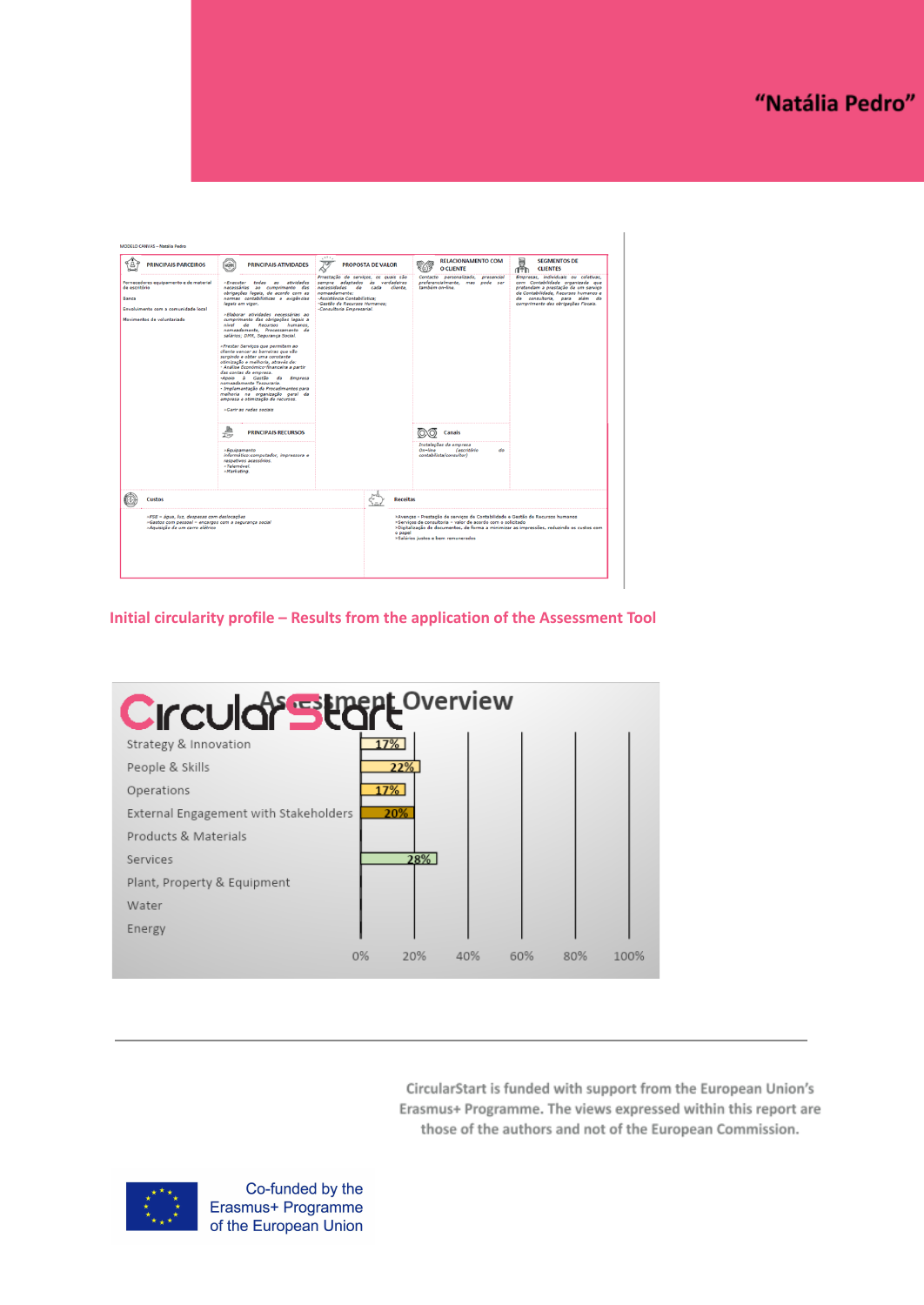## **FOLLOWED LEARNING PATH:**

| <b>Units</b> | <b>IDEATION</b> | <b>INTEGRATION</b>        | <b>VALIDATION</b> | <b>IMPLEMENTATION</b> |
|--------------|-----------------|---------------------------|-------------------|-----------------------|
| Unit 1       | X               |                           | X                 | X                     |
| Unit 2       | X               | X                         | X                 | X                     |
| Unit 3       | X               |                           | X                 | X                     |
| Unit 4       | X               | X                         | X                 | X                     |
| Unit 5       | X               | X                         | X                 |                       |
| Unit 6       | x               | X                         |                   | X                     |
| Unit 7       | X               | $\boldsymbol{\mathsf{x}}$ |                   | X                     |
| Unit 8       | x               | X                         |                   |                       |
| Unit 9       | Χ               |                           |                   |                       |

CircularStart is funded with support from the European Union's Erasmus+ Programme. The views expressed within this report are those of the authors and not of the European Commission.

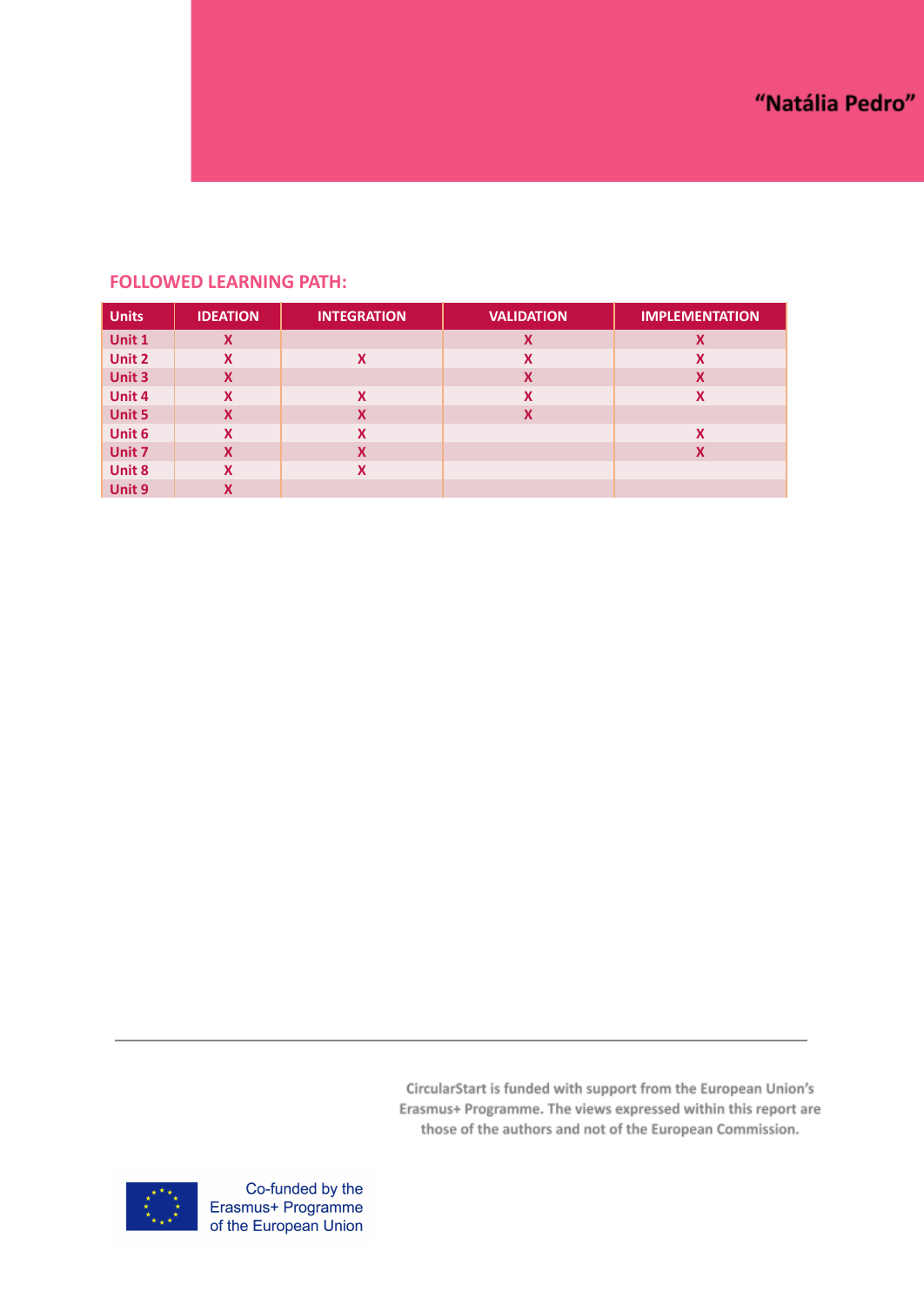### **FINAL CIRCULAR BUSINESS MODEL:**

**Mission:** Contribute to accelerate the transition to the circular economy and foster the sustainability of businesses and regions.

**Vision**: consultancy specialized in evaluating and supporting the development of sustainable solutions for the circular economy, based on resource efficiency

#### **Values**:

transition to the circular economy foster the sustainability of businesses and regions resource efficiency



CircularStart is funded with support from the European Union's Erasmus+ Programme. The views expressed within this report are those of the authors and not of the European Commission.

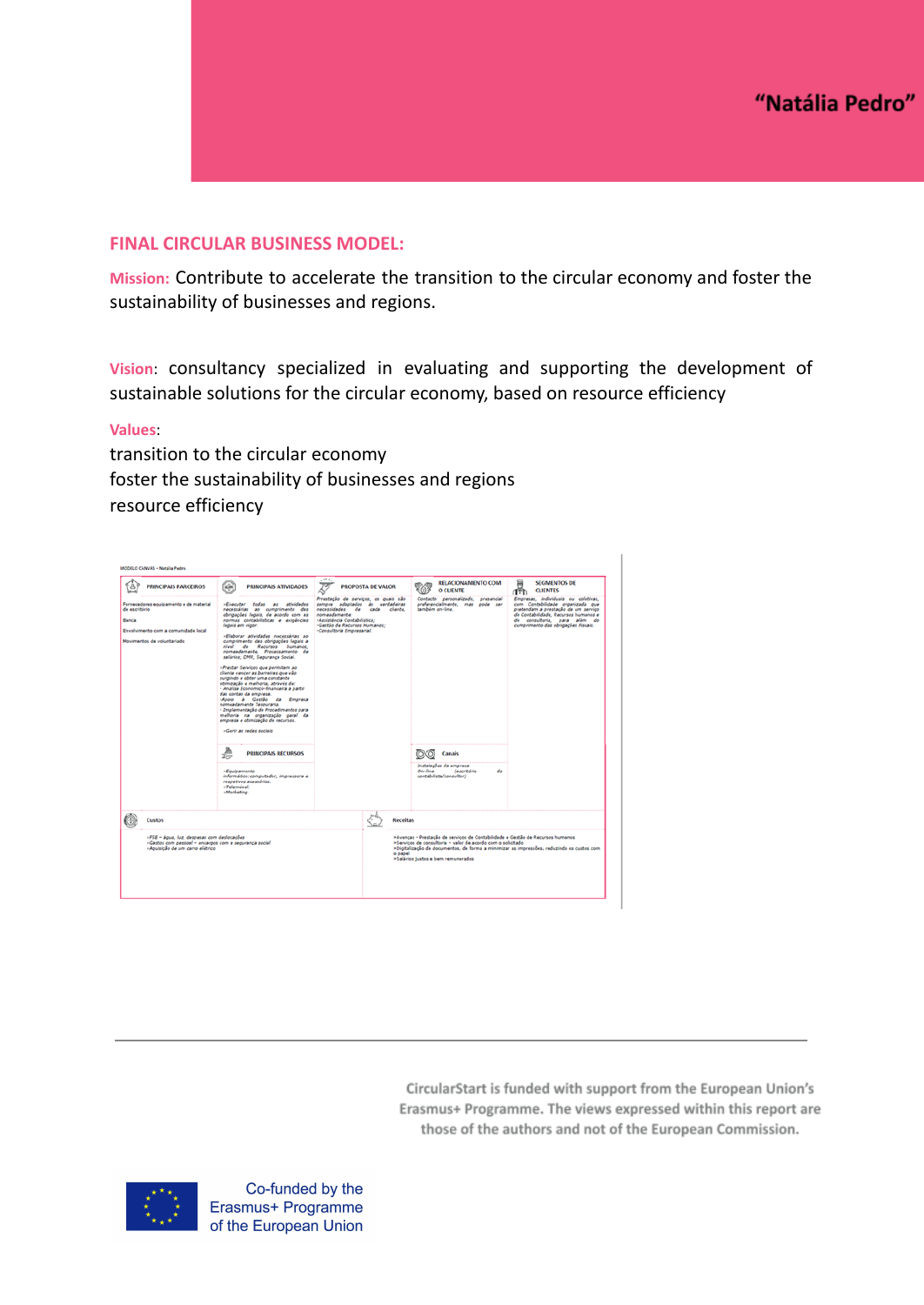# **WHICH ELEMENTS/CHARACTERISTICS OF THE BUSINESS IDEA/MODEL WHERE IMPROVED THANKS TO THE CIRCULAR-START MATERIALS?**



**Vision**: Development of products/services; Internationalization; Research & Development; Normalization; International projects; national projects +

**Resulting circularity profile – Results from the application of the Assessment Tool**

CircularStart is funded with support from the European Union's Erasmus+ Programme. The views expressed within this report are those of the authors and not of the European Commission.

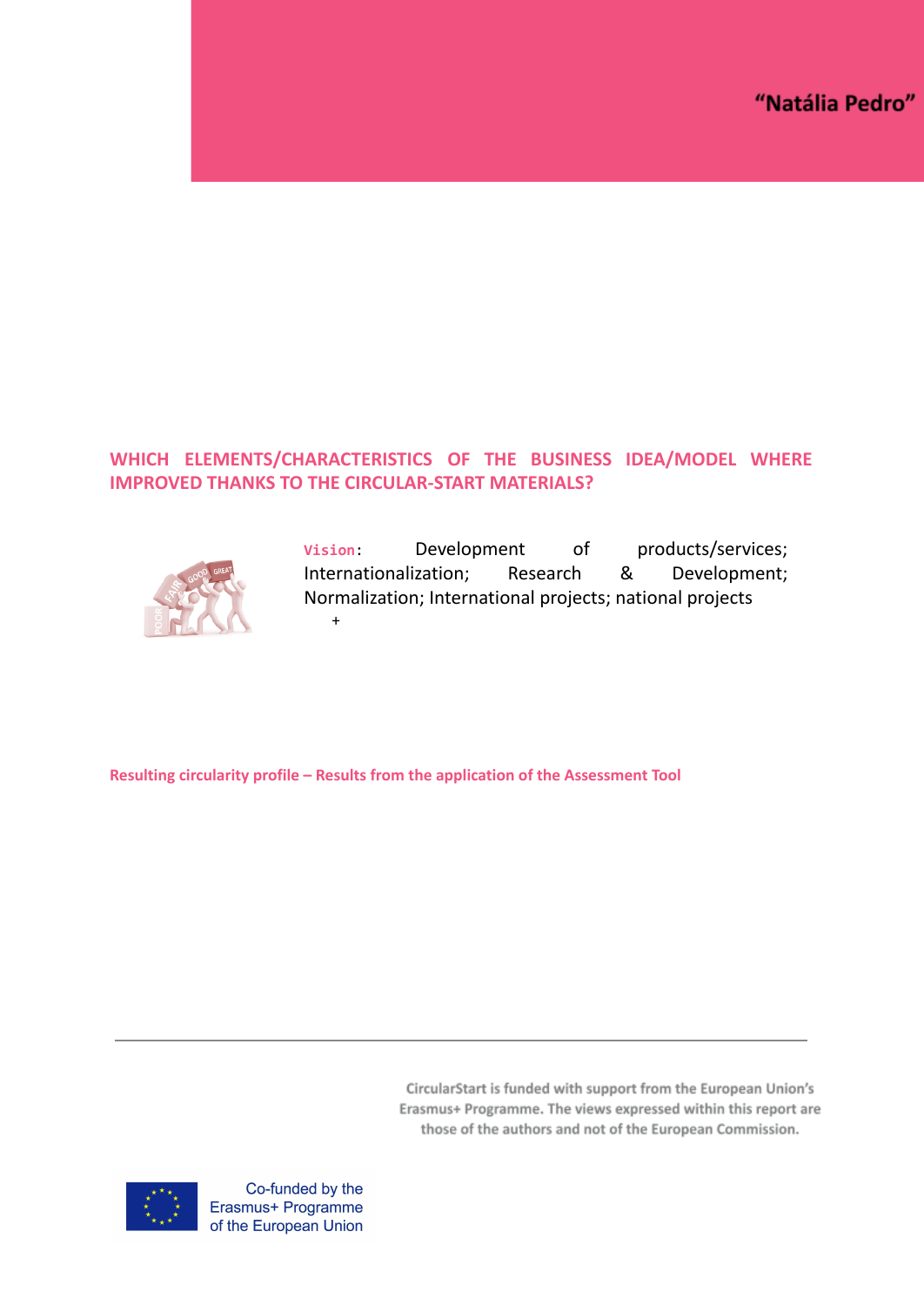

## **NEXT STEPS**

| <b>WHAT</b>              | <b>WHEN</b> | <b>HOW</b><br>(People, Resources needed) | <b>POSSIBLE DIFFICULTIES?</b>                           |
|--------------------------|-------------|------------------------------------------|---------------------------------------------------------|
| <b>Circular services</b> | now         | Patterns, suppliers                      | Some difficulties to found a<br>pack really sustainable |
| <b>Fair trade</b>        |             | suppliers                                | The consumer could find<br>some products less expensive |

### **KEY MESSAGES**

- *+ "Fair trade"*
- *+ "Circular solutions "*